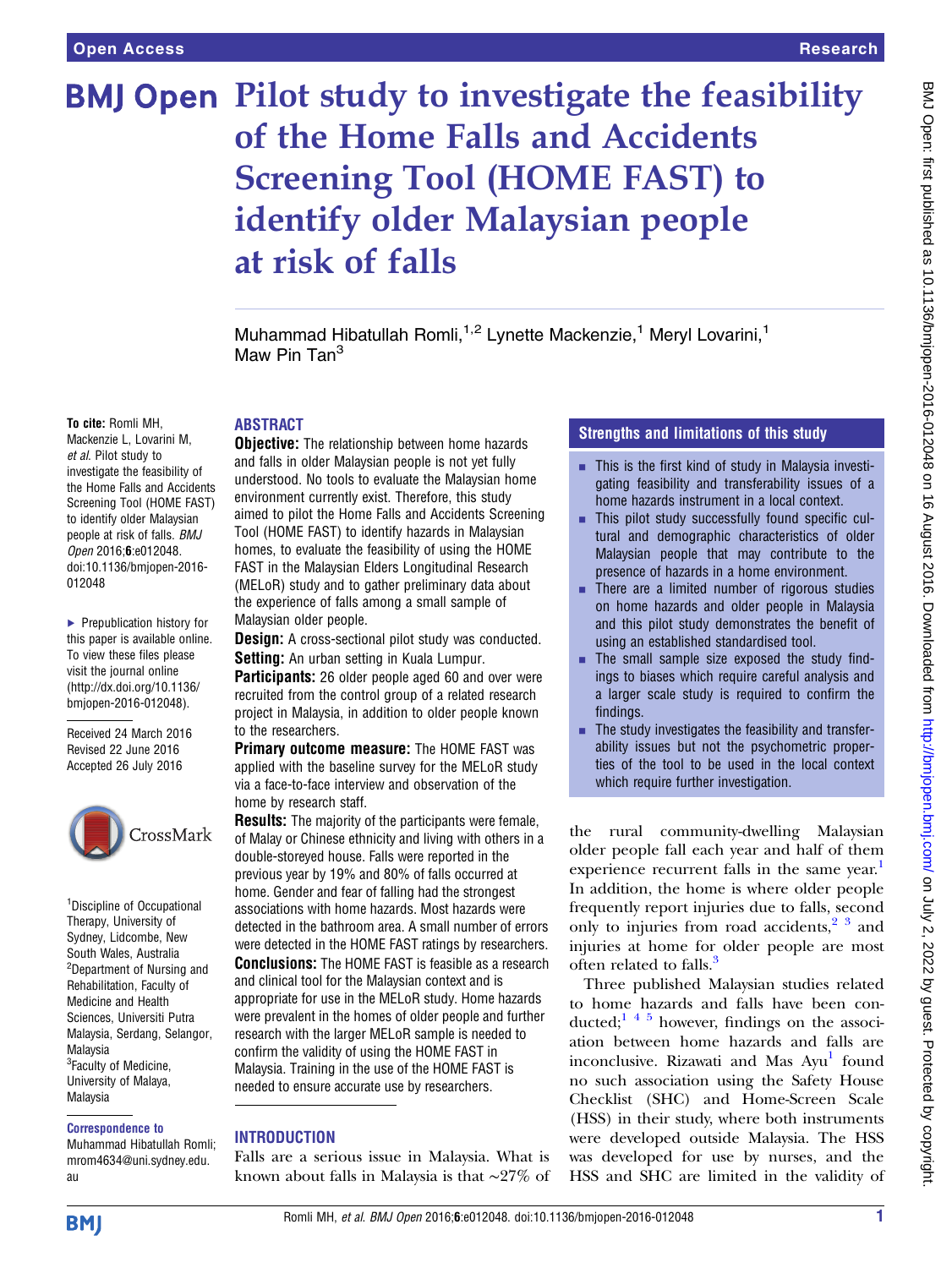their use to detect falls risk. Azhar and Md Yusof $4$  also found no association and did not use any standardised instrument to measure home hazards, and the authors developed their own measure. Their tool evaluated flooring conditions while other critical factors were left out, for instance, the use of grab bars in the toilet and bathroom. Significant associations were found in the Eshkoor *et a*<sup> $\bar{b}$ </sup> study, but the home hazards measurement was oversimplified into five environmental qualities, namely lighting, ventilation, noise, cleanliness and sanitation with simple evaluation criteria of low or high quality. It remains unclear from these studies how home environmental features contribute to falls risk.

Several limitations were observed related to the measurement instruments used in these studies: (1) limited demonstration of the psychometric properties of the tools, (2) the assessments were developed solely from a literature review or were self-developed, (3) some items in the assessments used were not related to falls hazards, (4) the assessments were not comprehensive or (5) the assessments lacked any functional items in relation to how an older person conducts functional tasks in the home environment. These studies also failed to accommodate the unique features of Malaysian culture which might influence the observation of hazards in home. For instance, Rizawati and Mas  $A$ yu<sup>[1](#page-6-0)</sup> conducted their studies in a rural province in Malacca. Malaysian rural areas are likely to be culturally diverse, which will affect the physical and social environment compared with the kinds of home environments in countries where many home hazards tools have been developed.

The authors considered that the Home and Falls Accident Screening Tool (HOME FAST) was a suitable tool to thoroughly investigate home hazards and falls risk in Malaysia as the tool has been found to be associated with falls in an international study. $6$  The HOME FAST is psychometrically sound, $7-11$  $7-11$  is sensitive to change and detecting fall risk, $6$  and requires a short time to administer.<sup>[7 9 10](#page-6-0)</sup> The tool has been developed to minimise cultural impact and allow universal application internationally.<sup>8 12</sup> <sup>13</sup> However, a pilot study was needed to understand the feasibility and practicality of using the HOME FAST by Malaysian researchers, and in Malaysian homes. Therefore, the aims of this pilot study were to: (1) identify hazards in Malaysian homes using the HOME FAST, (2) evaluate the feasibility of using the HOME FAST for a Malaysian population and (3) gather preliminary data about the experience of falls among a small sample of Malaysian older people. This study would then provide useful information about the practicality of the HOME FAST and what may be required for its use in the larger population study.

## **METHOD**

#### **Design**

This pilot study was conducted using a cross-sectional survey design as part of the initial baseline data collected

for the Malaysian Elders Longitudinal Research (MELoR) study. Pilot studies are important to test the appropriateness of an instrument, to identify any potential logistical issues and to assess the feasibility of a full-scale study.<sup>[14](#page-6-0)</sup> For the use of the HOME FAST, this includes whether or not the instrument contains items of relevance to hazards in Malaysian homes, and if it can identify older people at higher risk of falls. Furthermore, we needed to test if there were cultural issues, such as the use of language, the interpretation of meanings and different everyday practices that may make the interpretation of HOME FAST items difficult for researchers to rate accurately. This required a pilot study to identify if the HOME FAST items are transferable to the Malaysian context and to gather initial infor-mation about the face validity of the tool.<sup>[15 16](#page-6-0)</sup>

## **Participants**

Research assistants working on the MELoR study were recruited to administer the HOME FAST. The research assistants came from a variety of academic backgrounds such as the built environment, biomedicine, education, economics, media art studies, engineering, psychology and occupational therapy. For the purpose of this pilot study, convenience sampling was used to recruit older people aged 60 years and over from the control group of a related research project in Malaysia,<sup>[17](#page-6-0)</sup> and additional older people were recruited who were known to the researchers. A sample size of between 24 and 36 has been identified as the optimal number for a pilot study, and this study sought to recruit a similar sample size.<sup>[18](#page-6-0)</sup> Participants were invited by telephone or in person to take part in this study. Consenting participants were provided with information explaining the objective of this study and a consent form to enable a home visit to be arranged.

#### Data collection

The baseline survey used for the MELoR study was applied to gather data on falls and demographic information. These data were used for analysis: demographic data, the HOME FAST items, fall history and fear of falls. Data were derived from structured interviews conducted with participants using the baseline survey. Falls in the previous year were self-reported using retrospective recall. Fear of falling was assessed by asking partici-pants 'Are you afraid of falling?'<sup>[19](#page-6-0)</sup> and responses were recorded as 'yes' or 'no'.

A pair of researchers visited the participants at their homes to conduct the interviews. The interviews were conducted primarily in English as this was the language used in the original HOME FAST, and the baseline survey for the MELoR study. However explanations were provided for older people in their native language where required (usually Malay, Mandarin or Tamil). Only one of the researchers rated the HOME FAST on a single occasion with each of the older participants.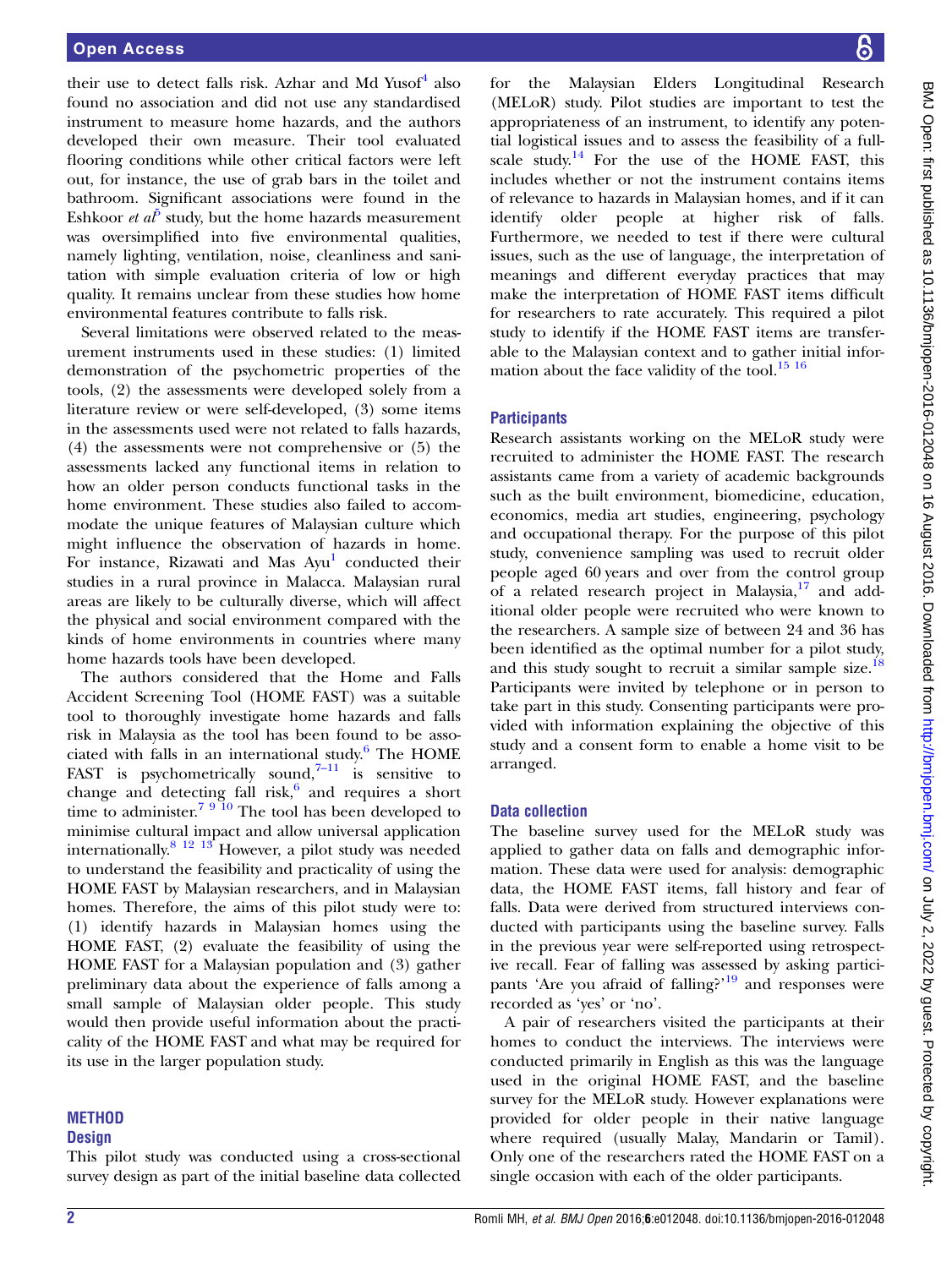#### Measurement tool for home hazards

An adapted version of the HOME FAST was used to measure home hazards for this study by reducing 25 items to 24. Items 18 and 19 from the original HOME FAST (rails on indoor steps and rails on outdoor steps) were merged into one general question about rails on indoor/outdoor steps in the home, in order to reduce the number of questions in the baseline MELoR survey. The adapted HOME FAST maintained the original format of the tool but did not include information about recommended interventions. The HOME FAST focuses on seven main areas of potential hazards: floors, furniture, lighting, bathroom, storage, stairways/steps and mobility. The HOME FAST scoring remained 'yes', 'no' and 'not applicable' (NA) for all the items. High HOME FAST scores corresponded to high numbers of hazards. Table 1 shows the HOME FAST items used in the MELoR study data collection.

The feasibility of research assistants administering the HOME FAST was evaluated by examining any inconsistencies or errors in data collection that could be observed, and through discussion. Issues such as ratings given by research assistants for the 'NA' HOME FAST items with Malaysian older people and challenges in accurately rating the HOME FAST by research assistants were explored through field notes completed during informal discussions in regular staff meetings.

## Open Access

# Analysis

Statistical analyses were conducted using the SPSS V.20. Groups were compared using non-parametric methods. The Mann–Whitney U test, Kruskal-Wallis test and Spearman correlations were used to explore any associations with the HOME FAST score. Inconsistencies and errors on data keyed in the HOME FAST were observed for feasibility analysis.

## RESULTS

## **Participants**

Data from 26 older people were available for analysis. The mean age of participants was 68.69 years. Five participants (19.2%) reported a fall in the previous year, and all of these were women. Twenty participants (77%) admitted that they were having a fear of falling and the majority were women (65%, n=13). [Table 2](#page-3-0) summarises the characteristics of the participants including selfreported fall history and fear of falling responses.

#### Hazards in the home

Participants had a mean hazards score of 2.35 in their home (95% CI 1.51 to 3.18) and the frequency of hazards detected was presented in [table 3](#page-3-0) as measured by the HOME FAST. Eight HOME FAST items (floor covering, chair access, toilet access, outside light, toilet

| The HOME FAST items<br>Table 1 |                                                                                                                        |     |           |           |  |  |  |
|--------------------------------|------------------------------------------------------------------------------------------------------------------------|-----|-----------|-----------|--|--|--|
|                                | <b>HOME FAST item</b>                                                                                                  | Yes | <b>No</b> | <b>NA</b> |  |  |  |
| 1                              | Are walkways free of cords and other clutter?                                                                          |     |           |           |  |  |  |
| 2                              | Are floor coverings in good condition?                                                                                 |     |           |           |  |  |  |
| 3                              | Are floor surfaces non-slippery?                                                                                       |     |           |           |  |  |  |
| 4                              | Are loose mats securely fixed to the floor?                                                                            |     |           |           |  |  |  |
| 5                              | Can the person get in and out of bed easily and safely?                                                                |     |           |           |  |  |  |
| 6                              | Can the person get up from their lounge chair easily?                                                                  |     |           |           |  |  |  |
| $\overline{7}$                 | Are all the lights bright enough for the person to see clearly?                                                        |     |           |           |  |  |  |
| 8                              | Can the person switch a light on easily from their bed?                                                                |     |           |           |  |  |  |
| 9                              | Are the outside paths, steps and entrances well lit at night?                                                          |     |           |           |  |  |  |
| 10                             | Is the person able to get on and off the toilet easily and safely?                                                     |     |           |           |  |  |  |
| 11                             | Is the person able to get in and out of the bath easily and safely?                                                    |     |           |           |  |  |  |
| 12                             | Is the person able to walk in and out of the shower recess easily and safely?                                          |     |           |           |  |  |  |
| 13                             | Is there an accessible/sturdy grab rail/s in the shower or beside the bath?                                            |     |           |           |  |  |  |
| 14                             | Are slip resistant mats/strips used in the bath/bathroom/shower recess?                                                |     |           |           |  |  |  |
| 15                             | Is the toilet in close proximity to the bedroom?                                                                       |     |           |           |  |  |  |
| 16                             | Can the person easily reach items in the kitchen that are used regularly without climbing, bending or                  |     |           |           |  |  |  |
|                                | upsetting his or her balance?                                                                                          |     |           |           |  |  |  |
| 17                             | Can the person carry meals easily and safely from the kitchen to the dining area?                                      |     |           |           |  |  |  |
| 18                             | Do the indoor steps/stairs have an accessible/sturdy grab rail extending along the full length of the<br>steps/stairs? |     |           |           |  |  |  |
| 19                             | Can the person easily and safely go up and down the steps/stairs inside or outside the house?                          |     |           |           |  |  |  |
| 20                             | Are the edges of the steps/stairs (inside and outside the house) easily identified?                                    |     |           |           |  |  |  |
| 21                             | Can the person use the entrance door/s safely and easily?                                                              |     |           |           |  |  |  |
| 22                             | Are paths around the house in good repair, and free of clutter?                                                        |     |           |           |  |  |  |
| 23                             | Is the person currently wearing well-fitting slippers or shoes?                                                        |     |           |           |  |  |  |
| 24                             | If there are pets, can the person care for them without bending or being at risk of falling over?                      |     |           |           |  |  |  |
|                                | HOME FAST, Home Falls and Accidents Screening Tool; NA, not applicable.                                                |     |           |           |  |  |  |
|                                |                                                                                                                        |     |           |           |  |  |  |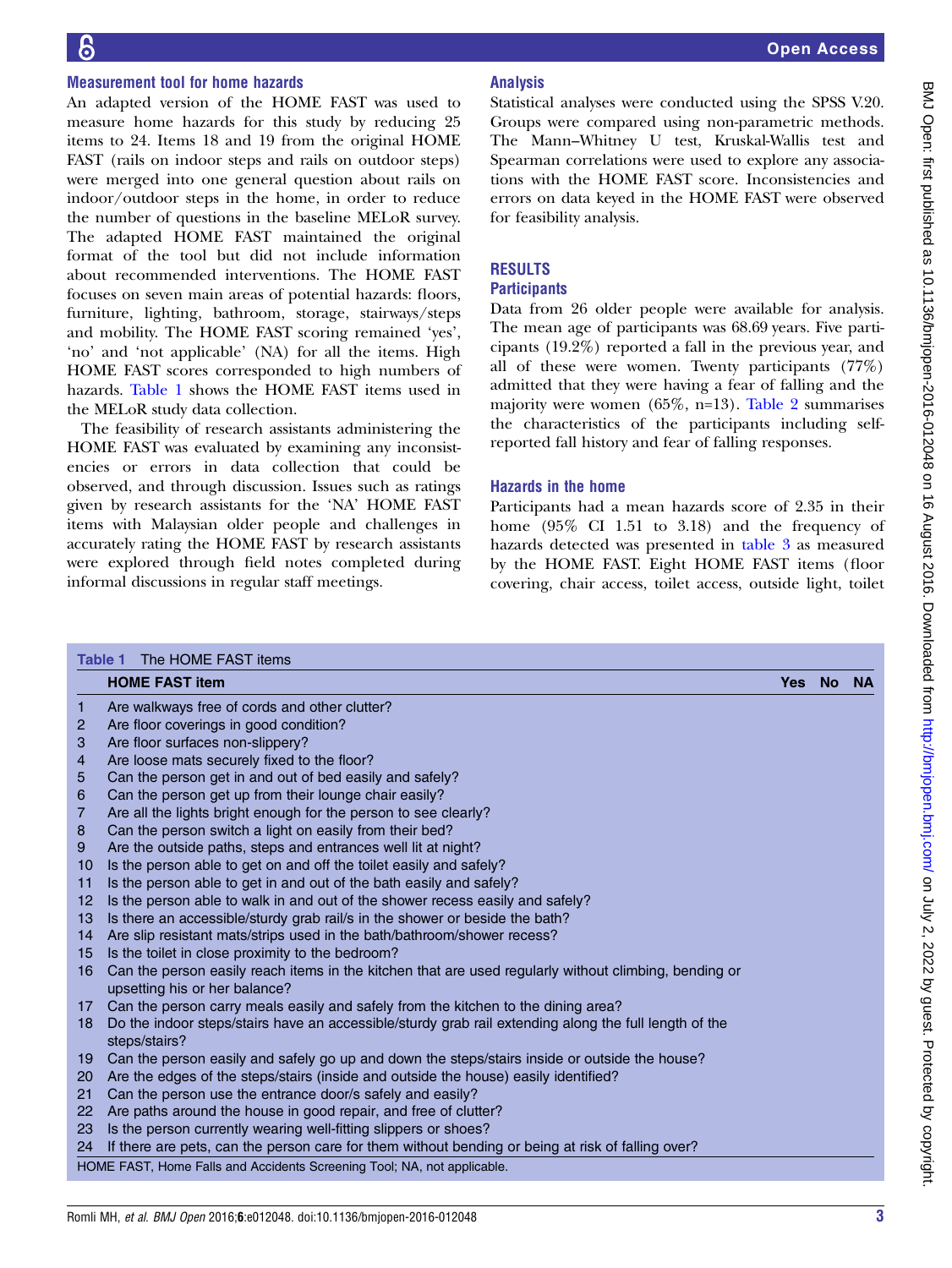<span id="page-3-0"></span>

| Table 2 Demographic data (N=26)  |                      |                             |  |  |  |  |  |
|----------------------------------|----------------------|-----------------------------|--|--|--|--|--|
| <b>Demographic</b>               | N(%)                 | <b>Mean (95% CI)</b>        |  |  |  |  |  |
| Age                              |                      | 68.69                       |  |  |  |  |  |
|                                  |                      | (66.08 to 71.30)            |  |  |  |  |  |
| Gender                           |                      |                             |  |  |  |  |  |
| Male                             | 11 (42.3)            |                             |  |  |  |  |  |
| Female                           | 15 (57.7)            |                             |  |  |  |  |  |
| <b>Ethnicity</b>                 |                      |                             |  |  |  |  |  |
| <b>Malay</b>                     | 11 (42.3)            |                             |  |  |  |  |  |
| Chinese<br>Indian                | 11 (42.3)<br>3(11.5) |                             |  |  |  |  |  |
| Other                            | 1(3.8)               |                             |  |  |  |  |  |
| Religion                         |                      |                             |  |  |  |  |  |
| Islam                            | 10 (38.5)            |                             |  |  |  |  |  |
| Christian                        | 11 (42.3)            |                             |  |  |  |  |  |
| <b>Buddhist</b>                  | 1(3.8)               |                             |  |  |  |  |  |
| Hindu                            | 3(11.5)              |                             |  |  |  |  |  |
| Atheist                          | 1(3.8)               |                             |  |  |  |  |  |
| <b>Marital status</b>            |                      |                             |  |  |  |  |  |
| Single/never married             | 2(7.7)               |                             |  |  |  |  |  |
| Married                          | 21 (80.8)            |                             |  |  |  |  |  |
| Widowed                          | 3(11.5)              |                             |  |  |  |  |  |
| Household                        |                      |                             |  |  |  |  |  |
| Alone                            | 5(19.2)              |                             |  |  |  |  |  |
| With others                      | 21 (80.8)            |                             |  |  |  |  |  |
| Has maid                         | 6(28.5)              |                             |  |  |  |  |  |
| With spouse                      | 16 (76.2)            |                             |  |  |  |  |  |
| Education                        |                      |                             |  |  |  |  |  |
| No schooling                     | 2(7.7)               |                             |  |  |  |  |  |
| Primary                          | 1(3.8)               |                             |  |  |  |  |  |
| Secondary                        | 14 (53.8)            |                             |  |  |  |  |  |
| Certificate/skill                | 1(3.8)               |                             |  |  |  |  |  |
| College/university               | 8(30.8)              |                             |  |  |  |  |  |
| Type of house                    |                      |                             |  |  |  |  |  |
| Single-storey house              | 6(23.1)              |                             |  |  |  |  |  |
| Double-storey house              | 16 (61.5)            |                             |  |  |  |  |  |
| Apartment-like or                | 4(15.4)              |                             |  |  |  |  |  |
| condominium                      |                      |                             |  |  |  |  |  |
| Years living in the house        |                      | 25.42                       |  |  |  |  |  |
| Has fallen in the past 12 months |                      | $(19.65 \text{ to } 31.19)$ |  |  |  |  |  |
| Yes                              | 5(19.2)              |                             |  |  |  |  |  |
| No                               | 21(80.8)             |                             |  |  |  |  |  |
| Fall in home                     |                      |                             |  |  |  |  |  |
| Yes                              | 4(80)                |                             |  |  |  |  |  |
| <b>No</b>                        | 1(20)                |                             |  |  |  |  |  |
| Afraid of falling                |                      |                             |  |  |  |  |  |
| Yes                              | 20 (76.9)            |                             |  |  |  |  |  |
| <b>No</b>                        | 6(23.1)              |                             |  |  |  |  |  |

proximity, carrying meal, use of entrance, paths condition) were not identified as hazards.

# Administration of the HOME FAST in Malaysia

Items 2, 13, 14, 17 and 23 (item 24 in the original HOME FAST) do not have the capacity to be scored as 'NA' in the original HOME FAST, but were incorrectly indicated as NA in this pilot study. For instance, item 2 (floor coverings in good condition) had three NA

Table 3 Hazards identified by the Home Falls and Accidents Screening Tool (HOME FAST) (N=26)

| <b>Hazards</b>                               | N(% )    |
|----------------------------------------------|----------|
| No access to grab rails in bath              | 11(42.3) |
| No slip resistant mats in the bath or shower | 10(38.5) |
| Improper footwear                            | 7(26.9)  |
| Slippery floor surfaces                      | 6(23.1)  |
| Hazardous pets                               | 5(19.2)  |
| Unsecured loose mats                         | 4(15.4)  |
| Poor lighting                                | 3(11.5)  |
| Difficulty with shower mobility              | 2(7.7)   |
| Cluttered walkways                           | 2(7.7)   |
| No access to bedside light                   | 2(7.7)   |
| Difficult to identify stairways/steps edge   | 2(7.7)   |
| Inadequate stairs grab rail                  | 2(7.7)   |
| Difficulty using stairs                      | 1(3.8)   |
| Difficulty reaching items in kitchen         | 1(3.8)   |
| Difficulty with bath mobility                | 1(3.8)   |
| Difficulty with bed transfers                | (3.8)    |

ratings—that is, no floor exists, item 13 (accessible/ sturdy grab rail/s in the shower or beside the bath) and item 14 (slip resistant mats/strips used in the bath/bathroom/shower recess) had four NA ratings—that is, no bath or shower exists, and item 23 (person currently wearing well-fitting slippers or shoes) had one NA rating —that is, the person has no feet. Item 5 (Can the person get in and out of bed easily and safely?) had one case of missing data, and item 12 (Is the person able to walk in and out of the shower recess easily and safely?) had two cases of missing data. Findings from discussions with the research assistants indicated that confusion appeared to arise about the differentiation between no and NA ratings for the HOME FAST. The purpose of a NA rating was that the feature was not present in the home and so could not be scored, whereas a no rating indicated the presence of a hazard —for example, the older person chose not to wear slippers or shoes. However, some raters interpreted this as NA because older people did not use the feature of the home regularly. Despite this, the raters agreed that all items on the HOME FAST were important to rate in Malaysian homes.

## Associations with the HOME FAST score

A higher HOME FAST score was associated with being female and having a fear of falling. No other significant associations were found as reported in [table 4](#page-4-0).

# **DISCUSSION**

## Findings related to home hazards in Malaysian homes identified by the HOME FAST

The results from this pilot study add to the understanding of the home environment and hazards in the homes of older people in Malaysia. This study shows a high frequency of hazards detected in parts of the home where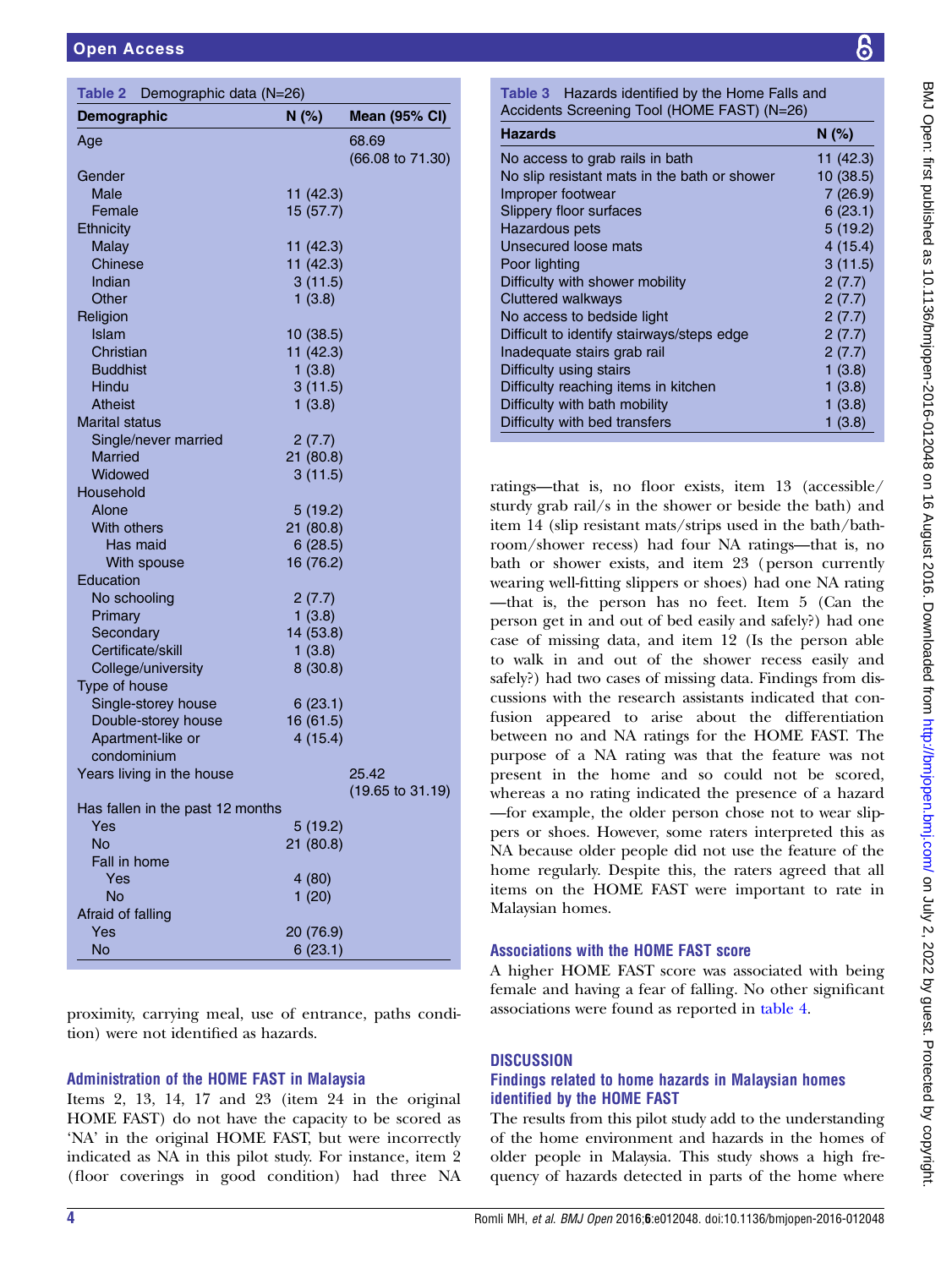<span id="page-4-0"></span>

|                               | N  | <b>Median HOME FAST score</b> | <b>IQR</b>     | p Value              |
|-------------------------------|----|-------------------------------|----------------|----------------------|
| Gender                        |    |                               |                |                      |
| Men                           | 11 | 1                             | $\overline{2}$ | $0.016*t$            |
| Women                         | 15 | 3                             | 4              |                      |
| Ethnicity                     |    |                               |                |                      |
| <b>Malay</b>                  | 11 | $\overline{2}$                | $\overline{2}$ | 0.453 <sup>†</sup>   |
| Chinese                       | 11 | 3                             | 5              |                      |
| Indian                        | 3  | 5                             | 0              |                      |
| Other                         |    |                               |                |                      |
| Living situation              |    |                               |                |                      |
| Lives alone                   | 5  | 3                             | 4              | 0.289 <sub>†</sub>   |
| Lives with others             | 21 | $\overline{2}$                | 4              |                      |
| Has a maid                    |    |                               |                |                      |
| Yes                           | 6  | 1.5                           | 2              | $0.556$ <sup>+</sup> |
| <b>No</b>                     | 20 | $\overline{2}$                | 5              |                      |
| Type of house                 |    |                               |                |                      |
| Any type of house             | 22 | $\overline{2}$                | 4              | $0.971\dagger$       |
| Apartment                     | 4  | 2.5                           | 3              |                      |
| One floor                     | 10 | 1.5                           | 4              | $0.503+$             |
| Two floors                    | 16 | $\overline{2}$                | 4              |                      |
| Falls history                 |    |                               |                |                      |
| Falls in the past 12-month    | 5  | 5                             | 4              | $0.155\dagger$       |
| No falls in the past 12-month | 21 | $\overline{2}$                | 3              |                      |
| Afraid of falling             |    |                               |                |                      |
| Yes                           | 20 | $\overline{2}$                | 4              | $0.033*$ †           |
| <b>No</b>                     | 6  | 0.5                           | $\overline{2}$ |                      |

<sup>†</sup>Mann–Whitney U test.

older people in Malaysia mostly fall, as reported in previous findings from Rizawati and Mas  $A$ yu,<sup>1</sup> which are the bathroom, stairs, living room, kitchen and bedroom. The types of hazards present in this study are similar to those reported by Byles et  $a<sup>20</sup>$  $a<sup>20</sup>$  $a<sup>20</sup>$  in an Australian study such as absence of a grab rail in the shower or bath area and slippery floor. Hazards in the bathroom and toilet area warrant high priority for any Malaysian studies as Malaysians commonly practise self-care activities in a wet bathroom and wet toilet area, where water may be used by some older people to wash themselves by scooping water from a pail and rinsing in the area, or by using a hose.

However, the mean score on the HOME FAST in this study was lower than the mean scores generated from Australian study. The cut-off point on the HOME FAST for a high risk of falls associated with the number of home hazards has been stated as  $\geq 8.20$  $\geq 8.20$  In the Australian study, 27% of the participants scored  $\geq 8$ . However, the highest score on the HOME FAST recorded in this study was six. It is possible that the low HOME FAST scores were due to the underestimation of hazards present based on the ratings from the research administrators, many of whom did not have health backgrounds. Mistakes in data collection and missing data might also have contributed to this result. Therefore, this study indicated a requirement for training for the nonoccupational therapy raters in scoring the HOME FAST.

## Feasibility of the HOME FAST for use in Malaysia

The use of the HOME FAST was positively accepted by the researcher participants, although several challenges were noted. Only a small number of missing data were available in this study and were usually related to potentially sensitive issues requiring an older person to demonstrate an activity in a private area such as the bedroom and bathroom. Since the HOME FAST is conducted through interview and observation, there may be difficulties with gaining permission to observe the entire house, which may affect the ability to score the HOME FAST accurately. To be effectively measured, the HOME FAST items need to include an observation of how a person functions in their home environment.<sup>[21](#page-6-0)</sup> This requires the administrator to clearly discuss the aims and benefits of conducting the HOME FAST assessment to encourage an older person to be more willing to engage in the process.

The research assistants who administered the HOME FAST managed to detect several common hazards although they have little knowledge on hazards evaluation. This indicates that the HOME FAST is feasible to be used by people from a variety of backgrounds. However, two points need to be taken into account to improve the HOME FAST scoring process. First, different cultural understandings in interpreting the questions may have contributed to some confusion on how to

<sup>‡</sup>Kruskal-Wallis test.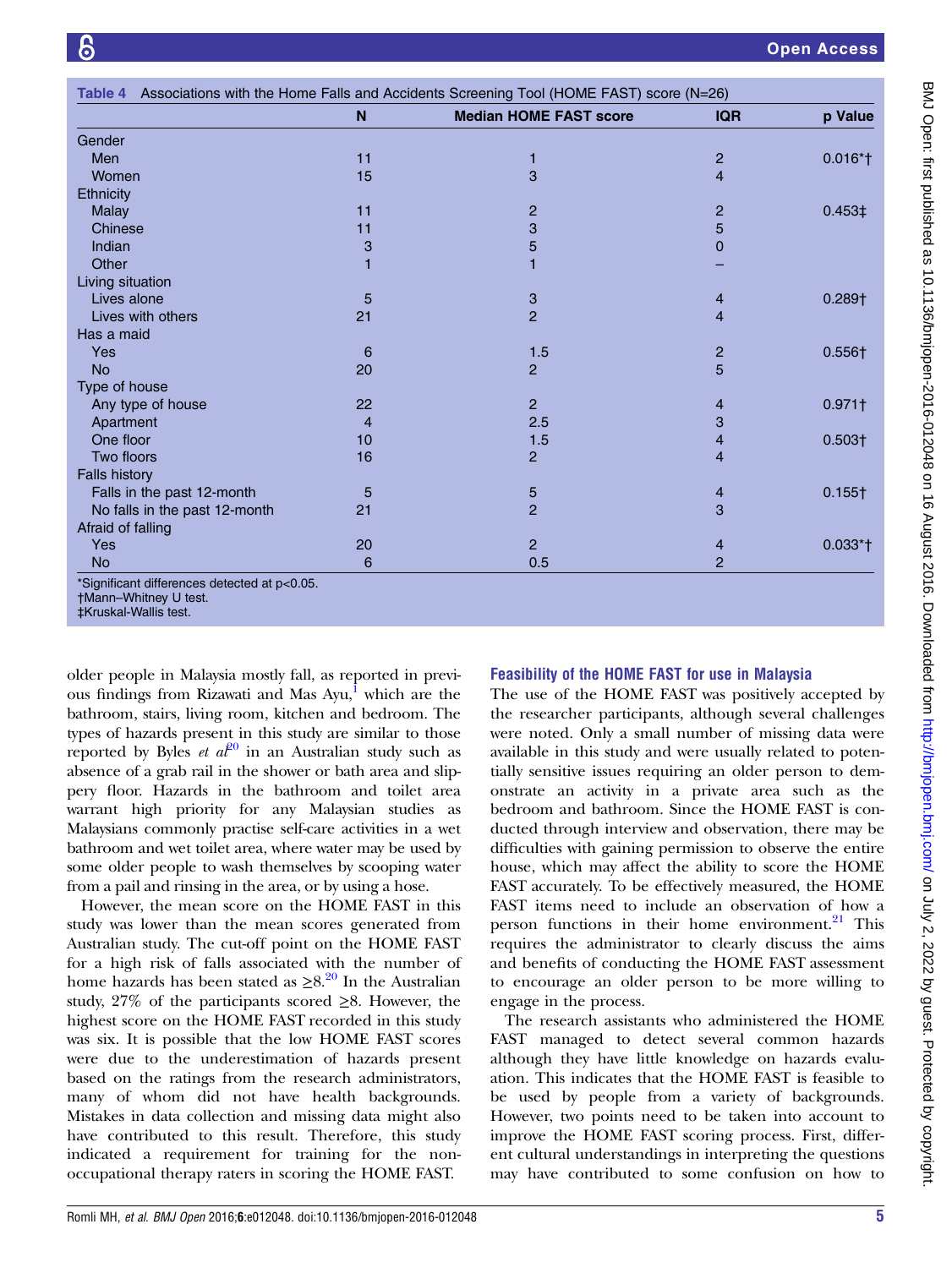score the HOME FAST items. $15 \text{ } 16$  For example, in Malaysian culture, people usually need to take off their shoes before entering a house as wearing shoes inside a house is considered inappropriate and walking barefoot indoors is common. Thus, when administering the HOME FAST, the footwear item might be misinterpreted as 'yes' rather than 'no' (eg, wearing of socks in the house). Second, the varied backgrounds of the research staff may have limited their in-depth understanding of home hazards. Therefore, this may have affected the results as the scoring may not have been accurate based on differing interpretations of the HOME FAST items.

#### Preliminary findings related to the home environment and self-reported falls

The findings from this study are consistent with international studies. Although the reported prevalence of falls in this study of 19% is lower than the prevalence reported globally at  $28-35\%$ ,  $22$  it is consistent with lower fall rates among Asian countries, $\frac{1}{2}$  and the fall rates are higher for older women compared with older men.<sup>[24](#page-6-0)</sup> Women may have had a higher number of hazards given that in Malaysia women usually have a role as a housewife and are more likely to be in the home environment for a longer time and are more likely to undertake functional tasks in the home; $^{25}$  they may also have greater role demands requiring their participation in domestic activities such as cooking and taking care of the family or looking after grandchildren, which could expose them to further hazards.<sup>[25 26](#page-6-0)</sup> In addition, women often have more health conditions that contribute to frailty such as arthritis, low muscle strength and osteo-porosis, which indirectly affects functioning.<sup>[27](#page-6-0)</sup>

An unexpected finding from this study was the association between fear of falling and home hazards. This study used a simple measure of fear of falling compared with previous studies.<sup>[28](#page-6-0)</sup> Fear of falling may restrict the activities of an older person resulting in a decline in physical and mental performance, reduced quality of life and increased risk of falls. $29$  This may then make the older person less involved in household chores and activities which could increase the presence of home hazards and difficulties with transfers and so on. This finding is important as many older people tend to believe that falls occur due to their own behaviour, rather than because of environmental factors, which may cause a low take-up of home hazard management options.<sup>[30 31](#page-6-0)</sup> It is possible that managing environmental falls risks may reduce the fear of falls.<sup>[32](#page-6-0)</sup> This association can be explored in more detail in the larger MELoR study.

Although only gender and fear of falling were significantly associated with a higher number of hazards in this study, a larger study may reveal other factors associated with home hazards such as falls history, living situation and ethnicity. Even with a small sample, the study provides some initial direction about the characteristics of older people who are likely to have higher numbers of home hazards, and be at higher risk of falls, $14^{33}$  and

who should therefore be targeted for more comprehensive fall prevention interventions.

#### Implication for future study

This is the first study investigating the feasibility of the home hazards instrument in the Malaysian context. Given the findings, the HOME FAST was considered a relevant tool for the Malaysian context, despite some feasibility issues to be overcome for it to be used effectively by the research assistants. The HOME FAST contains detailed descriptions to assist raters to effectively score any presenting hazards, and these must be maintained for use in Malaysia. In addition, the HOME FAST may need a forced answer (closed-ended) format to help the administrator not make any mistakes when scoring. Conducting the interviews in English did not appear to be a problem for the researchers in this pilot study. All the researcher participants were graduates from tertiary education, and it is compulsory in Malaysia for every person to pass an English examination before being accepted for study in tertiary education.<sup>[34](#page-6-0)</sup>

The low numbers of hazards reported in this pilot study indicate that further investigation is needed to explore the validity and reliability of the HOME FAST in Malaysia. The difference in cultural understanding and educational backgrounds of the research staff might interfere with the ability to score the HOME FAST. The presence of irregularities in the HOME FAST data collected in this study warrants specific training to be conducted to maximise the reliability and consistency in the use of this assessment.<sup>[10 11 14](#page-6-0)</sup> Therefore, this pilot study has demonstrated the need for further study of the psychometric properties of the HOME FAST in the Malaysian context.

The limitations of a small sample size are anticipated for pilot studies. Convenience sampling may have added some underlying bias to the results. For instance, the participants in this study might be healthier than the general population, and that may be why the hazard scoring is somewhat lower. The cross-sectional design of this study provides unclear study associations, and a larger longitudinal study such as the MELoR study will allow these associations to be tested further.

## **CONCLUSION**

This study provides a good foundation to support the use of the HOME FAST in a larger study. The HOME FAST was practical and transferable to the Malaysian context, and with further training for the study researchers, the HOME FAST can be accurately applied and interpreted following the recommendations from this pilot study. As the MELoR project progresses, it is hoped that we can develop a better understanding about the role of home environment and the interaction of older people with their home environments and the risk of falls.